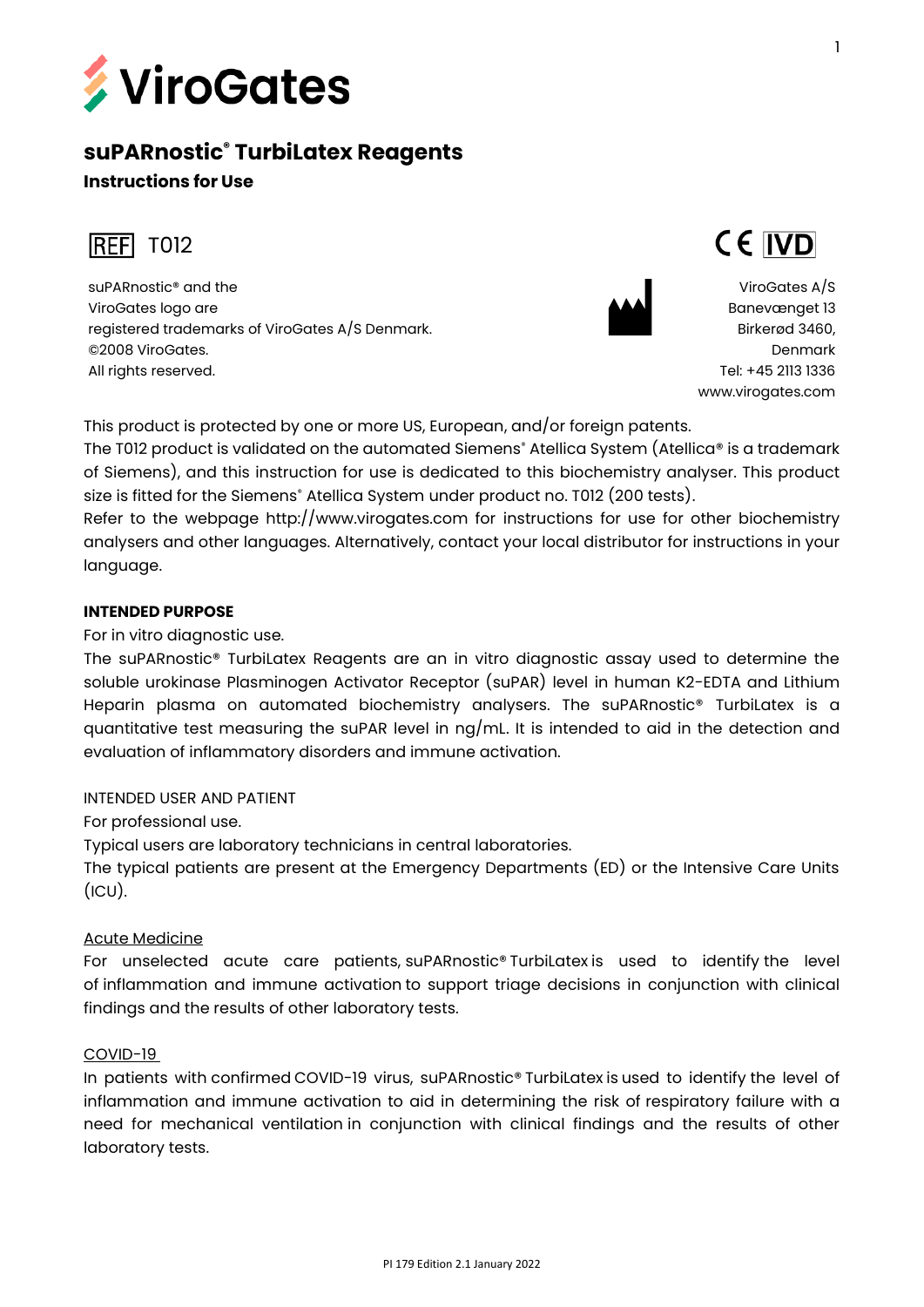## **suPAR IS A MARKER OF DISEASE PROGRESSION**

suPAR is the soluble form of urokinase Plasminogen Activator Receptor (uPAR). The amount of suPAR is a measure of immune activation and inflammation.<sup>1</sup> suPAR is a biomarker increased by disease presence and severity.

In unselected ED patients, suPAR has a high negative predictive value for ruling out disease progression<sup>2</sup>. This means that patients with a low (<4  $\log/\text{mL}$ ) suPAR level have a good prognosis and a low risk of readmission and mortality<sup>3</sup>, supporting the decision of discharge of the patient. Conversely, a high suPAR level ( $>6$  ng/ml) is a strong measure of chronic inflammation and the underlying risk of adverse outcomes, including short term mortality (in hospital, 30 days, or 90 days)<sup>2</sup> supporting the decision of further examination of the patient.

The use of suPAR in clinical routine adds significant additional knowledge to the standard assessment based on early warning score systems and standard parameters in pre-admission of acute medical patients. Hence, suPAR is a broadly applicable biomarker, e.g., in the ED, especially concerning discharge decisions of patients and identifying non-diagnosed inflammatory disease. A cluster-randomised interventional study showed that up- or down-triaging patients based on suPAR levels increased the number of patients discharged (low risk) by 34%<sup>4</sup> and reduced hospital bed days<sup>5</sup>.

In patients with confirmed COVID-19, suPAR levels below 4 ng/mL suggest a low risk of developing respiratory failure and can be discharged for home quarantine. 6

#### **TEST PRINCIPLES**

The suPARnostic® TurbiLatex test is a Particle Enhanced Turbidimetric Immunoassay (PETIA) that quantitatively determines suPAR in human plasma samples. The latex enhanced particles coated with anti-suPAR antibodies (Mouse/Rat) in the reagent agglutinates with the suPAR present in the sample. During the incubation time, an antigen-antibody complex is formed. The size of the complex is estimated using spectrophotometric technology at a wavelength of 570- 590nm range. The degree of turbidity caused by the agglutination is a measure of suPAR in the sample. The higher suPAR, the higher the turbidity.

## **REAGENTS AND MATERIALS**

Reagents provided:

- Reagent 1: Dilution Buffer (Glycine-Buffer solution (pH 8.2) and preservatives)
- Reagent 2: Latex Particle Reagent (Phosphate buffer solution (pH 6.1), latex particles coated with anti-suPAR antibodies and preservatives)

This kit consists of a ready-to-use Reagent 1 dilution buffer and a ready-to-use Reagent 2 solution of latex particles coated with anti-suPAR antibodies.

The table gives the volumes and number of determinations for the T012 product.

| Product/Buffer | Reagent 1 | Reagent 2 | No. tests |
|----------------|-----------|-----------|-----------|
| T012           | 22.1 mL   | 10.0 mL   | $200*$    |

\*No. of tests refers to the measurements available for sample testing when all reagent is transferred to the empty cassette. Reagent volumes additionally include the cassettes dead volumes and 12 tests used for calibration. The cassettes are for one-time use.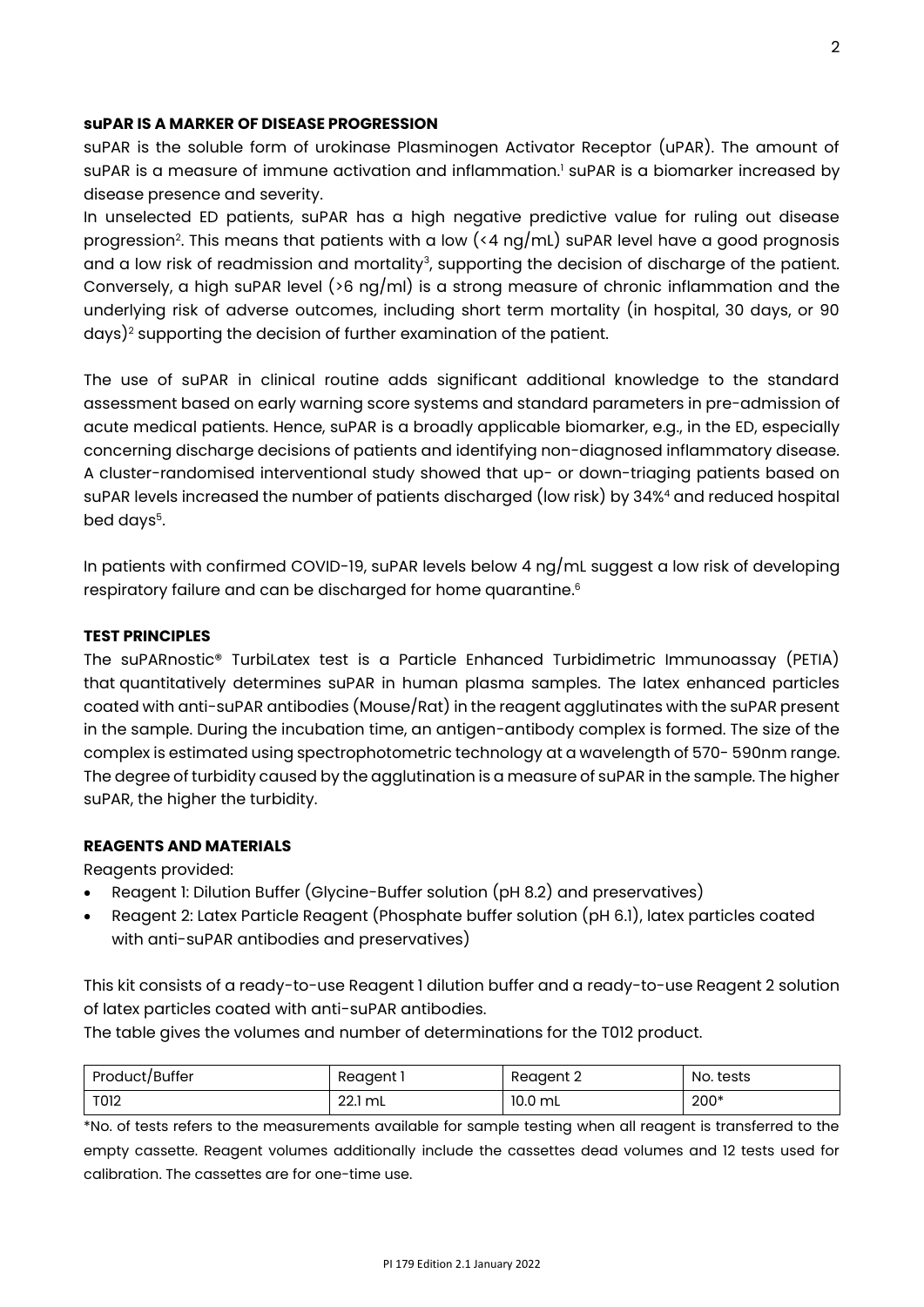Material required but not provided:

- suPARnostic<sup>®</sup> TurbiLatex Calibrators
- suPARnostic® TurbiLatex Controls
- Siemens Atellica system
- Empty cassettes for the Siemens Atellica system
- General laboratory equipment

#### **PRECAUTIONS**

For professional laboratory use.

For in vitro diagnostic use. Exercise the standard precautions required for handling all laboratory reagents. Disposal of all waste material should follow local guidelines. The safety data sheet is available for professional users upon request.

- Do not use kit components beyond the indicated kit expiration date.
- Do not freeze any of the kit components.
- Do not mix reagents from different kit lots.
- Do not switch caps on reagent containers as it may cause contamination or mix-up.
- Do not mouth pipette or ingest any of the reagents.
- Do not smoke, eat, or drink when performing the assay or in areas where samples or reagents are handled.
- Do not mix plasma samples from different patients or different blood samplings of the same patient.
- Human samples may be contaminated with infectious agents. Therefore, do not ingest, expose to open wounds, or breathe aerosols.
- Wear protective gloves and dispose of biological samples according to the regulations.
- Be aware of possible dilution of suPAR in the case of a transfusion, infusion or similar.

#### **STORAGE AND HANDLING**

The suPARnostic® TurbiLatex Reagents kit should be stored at 2-8°C - do not freeze. Before use, check the expiry date on the label.

The suPARnostic® Reagents are produced with a 2-year shelf life from the production date.

The reagents have 8 weeks of onboard stability when kept at 2-8°C and with a minimum of monthly calibration.

The reagent's stability may be affected if not stored correctly, and inefficient and misleading results may be obtained. If any colouring or precipitation appear, discard the Reagents.

#### **SAMPLE COLLECTION AND PREPARATION**

Blood samples collected in K2-EDTA and Lithium-Heparin have been validated.

Collecting blood samples should be performed by authorised personnel using approved venipuncture techniques.

To prepare plasma samples, draw whole blood into a blood collection tube containing either K2- EDTA or Lithium Heparin anticoagulant. Then, centrifuge the blood at 3,000 x g between 1-10 minutes or until blood cells and plasma have separated.

Ensure the samples, calibrators, and controls are at room temperature before measurement.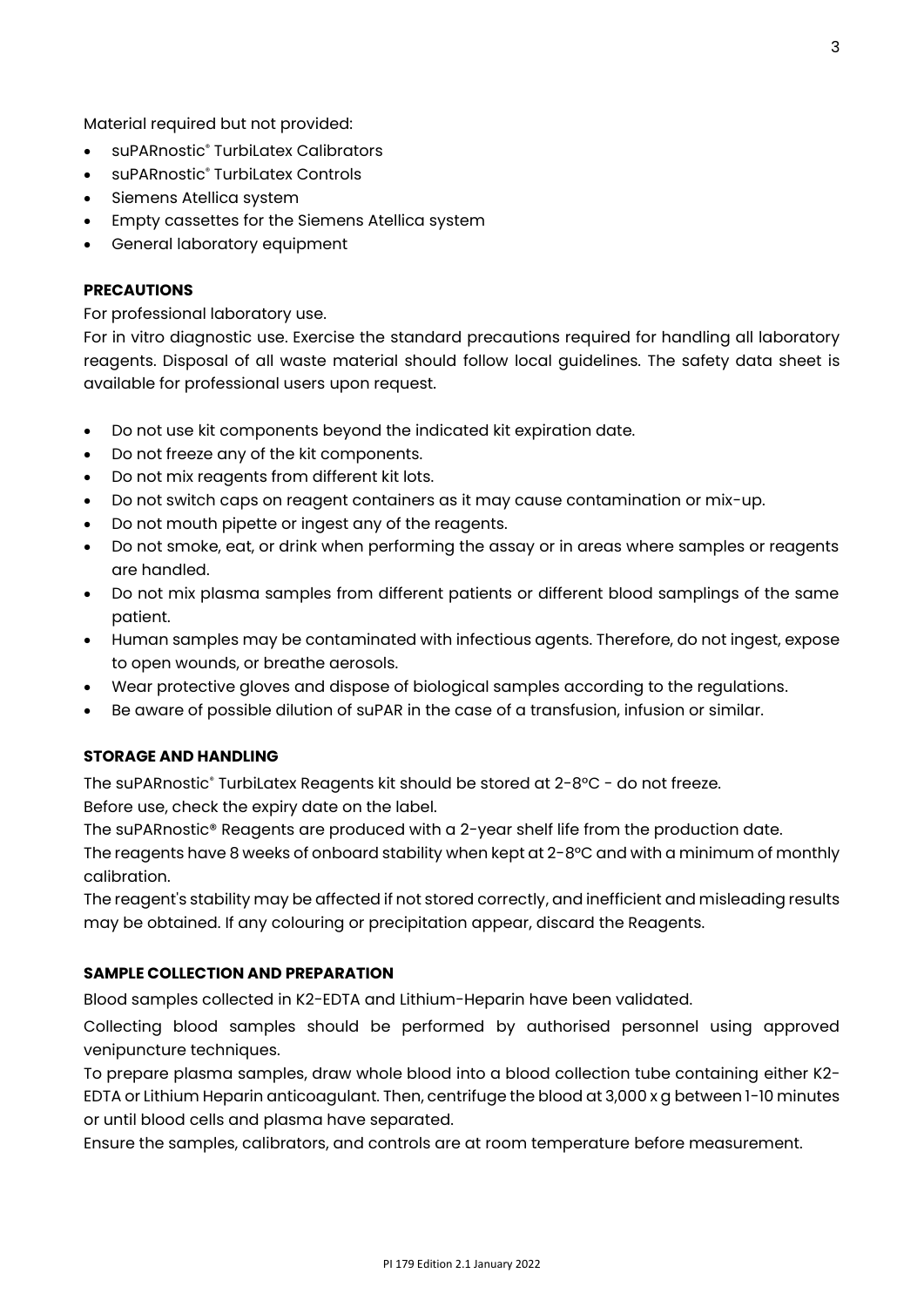Due to possible evaporation effects when loaded on the instrument, samples, calibrators, and controls should be analysed within 2 hours.

**NOTE:** Do not use hemolysed, contaminated, or hyper-lipemic sample specimens.

## **ASSAY PROCEDURE**

- 1) Install the suPARnostic<sup>®</sup> method using the application parameters provided at the end of this note onto the Siemens Atellica system.
- 2) Transfer the suPARnostic® TurbiLatex Reagents to Siemens Atellica system appropriate cassettes before loading on the equipment. The estimated dead volume for Reagent 1 and Reagent 2 it is 1.5 mL. For more information, refer to the Siemens Atellica® Manual.
- 3) Load reagents cassettes on the analyser.
- 4) Load blood sample directly on the analyser if fully automated or isolate plasma before loading.
- 5) The assay run time is 10 minutes with:

1 st incubation: 75 μL of Reagent 1 with 5 μL of the sample. 2<sup>nd</sup> incubation: 25  $\mu$ L of Reagent 2 is added to the mixture, and antigen-antibody complexes are formed.

- 6) The turbidity of the sample is measured in set time intervals at a wavelength of 571 nm.
- 7) Results are determined via a calibration curve generated by measuring a set of calibrators (#T007) with a known suPAR concentration.
- 8) The measurement result is calculated by determining the difference of absorbance values at 2 read points. The analyser automatically calculates the analyte concentration of each sample in ng/mL.

#### **CALIBRATION**

Together with the suPARnostic® TurbiLatex Reagents kit, the suPARnostic® TurbiLatex Calibrators (#T007) must be used for calibration. It is recommended to repeat the calibration at least once a month. In addition, recalibration is required when a new batch of the suPARnostic® TurbiLatex Reagents are used. Calibration is performed according to the instruction provided with the suPARnostic<sup>®</sup> TurbiLatex Calibrators.

#### **QUALITY CONTROL**

Quality control of the suPARnostic® TurbiLatex Reagents must be performed with the suPARnostic® TurbiLatex Controls (#T003) as a minimum after each calibration and according to the laboratory guidelines. If the QC values exceed the established upper/lower range, the laboratory should undertake corrective actions.

## **INTERPRETATION OF RESULTS**

#### **suPAR levels and cut-offs**

#### Acute care medical patients and risk of 90-day mortality

The cut-offs for interpreting results from acute care patients were established based on suPAR baseline measurements of 990 patients attending the ED in a Spanish multicenter trial.<sup>14</sup> The median age was 68 years (53-81), 50.8% were men, median suPAR was 3.8 ng/mL (Interquartile range 2.8-6.0). In total, 47 died during the 90-day follow-up. Out of the 990 patients, 520 (52.5%)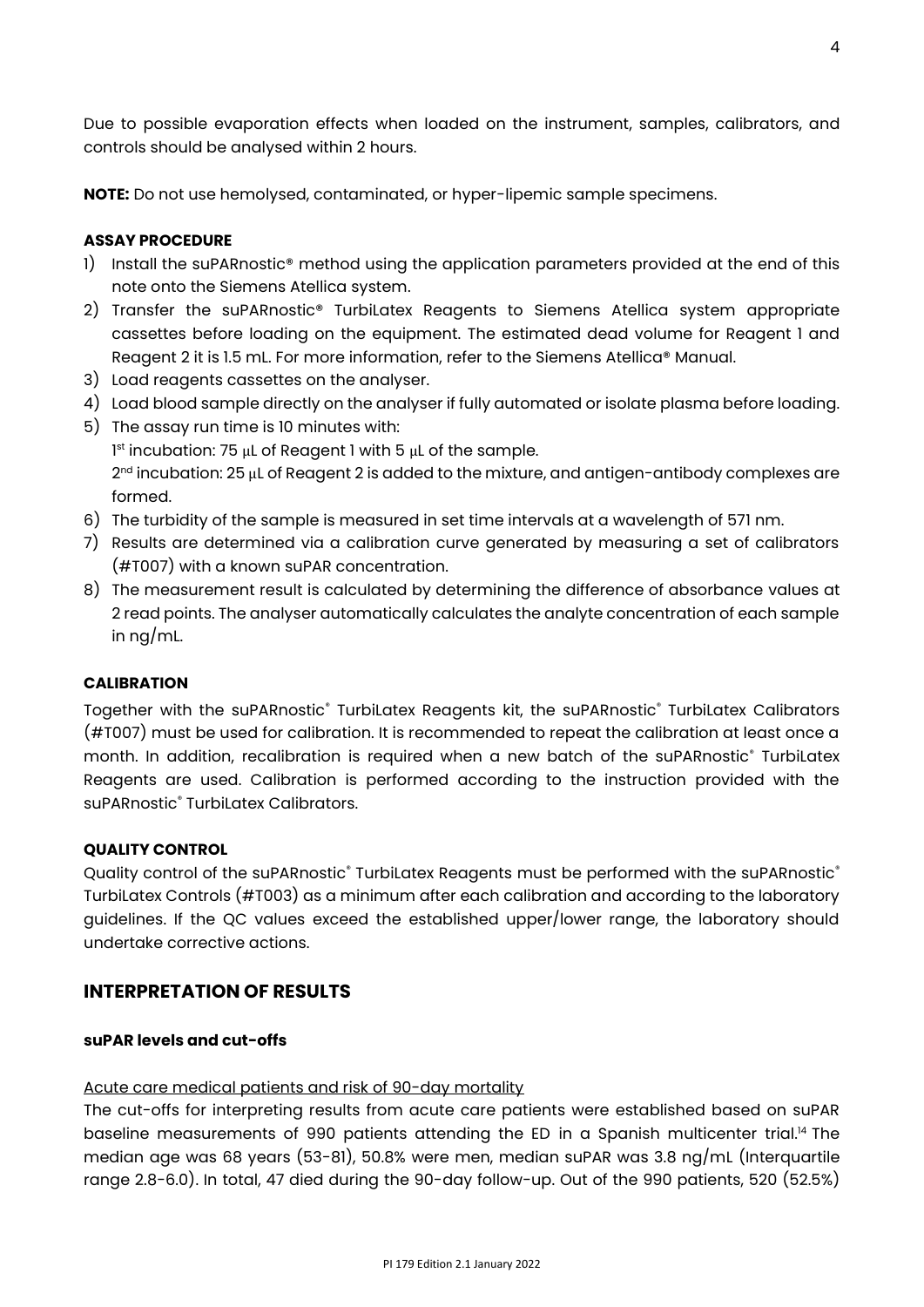had suPAR below 4.0 ng/mL. Patients with suPAR <4.0 ng/mL had a low risk of 90-day mortality (N=5, 0.96%), resulting in a negative predictive value (NPV) of 99.0%, a sensitivity of 89.4% and a specificity of 54.6%. In patients with suPAR >6.0 ng/mL (N=245 (24.8%), 33 patients died during the 90-day follow-up (13.5%), resulting in a positive predictive value (PPV) of 13.5%, a sensitivity of 70.2%, and a specificity of 77.5%.

|                                                | 90 Days follow-up |          |       |            |            |
|------------------------------------------------|-------------------|----------|-------|------------|------------|
|                                                | <b>Died</b>       | Survived | Total | <b>PPV</b> | <b>NPV</b> |
| <b>High risk</b> (suPAR $>6.0$ ng/mL)          | 33                | 212      | 245   | 13.5%      |            |
| <b>Medium Risk</b> (suPAR $4.0 - 6.0$ ng/mL)   | 9                 | 216      | 225   |            |            |
| <b>Low risk</b> (suPAR <4.0 $\log/\text{mL}$ ) | 5                 | 515      | 520   |            | 99.0%      |
| Total                                          | 47                | 943      | 990   |            |            |
| Sensitivity/specificity (<4.0 $\log$ /mL)      | 89.4%             | 54.6%    |       |            |            |
| Sensitivity/specificity (>6.0 ng/mL)           | 70.2%             | 77.5%    |       |            |            |

Table 1: 90-day Mortality according to suPAR cut-offs in Spanish multicenter study.

## COVID-19 and risk of respiratory failure

For patients who tested positive for the COVID-19 virus, suPAR baseline measurements were taken within 48 hours after patients presented at the hospital<sup>6</sup>. Respiratory failure was defined as the need for mechanical ventilation within 2 weeks. The study included 57 patients, of whom 21 developed respiratory failure. None of the patients with suPAR below 4.0 ng/mL developed respiratory failure resulting in an NPV of 100%, a sensitivity of 100% and a specificity of 36.1%. Of the 21 patients who developed respiratory failure, 18 had baseline suPAR levels above 6.0 ng/mL resulting in a PPV of 85.7%, a sensitivity of 85.7%, and a specificity of 81.3%.

| suPAR level          | Interpretation, ED and COVID-19                                                                                                                                                                                                                                              |
|----------------------|------------------------------------------------------------------------------------------------------------------------------------------------------------------------------------------------------------------------------------------------------------------------------|
| $\le$ 4.0 ng/mL      | <b>Low Risk</b><br>Supports the decision of discharge.<br>The underlying health condition is good, and the prognosis for survival is high.<br>-<br>Low risk of respiratory failure and need of mechanical ventilation in patients with<br>COVID-19.                          |
| $4.0 - 6.0$<br>ng/mL | <b>Medium Risk</b><br>Some disease activity or co-morbidity is present.<br>-<br>Some readmissions and mortality are expected after six months of follow-up.<br>-<br>Medium risk of respiratory failure and need of mechanical ventilation in patients with<br>-<br>COVID-19. |
| $>6.0$ ng/mL         | <b>High Risk</b><br>Clinical attention is needed - high risk of mortality.<br>Supports the decision of admission and treatment<br>-<br>High risk of respiratory failure and need of mechanical ventilation in patients with<br>COVID-19.                                     |

Table 2: Simplified suPAR clinical decision scheme<sup>,6, 14</sup>.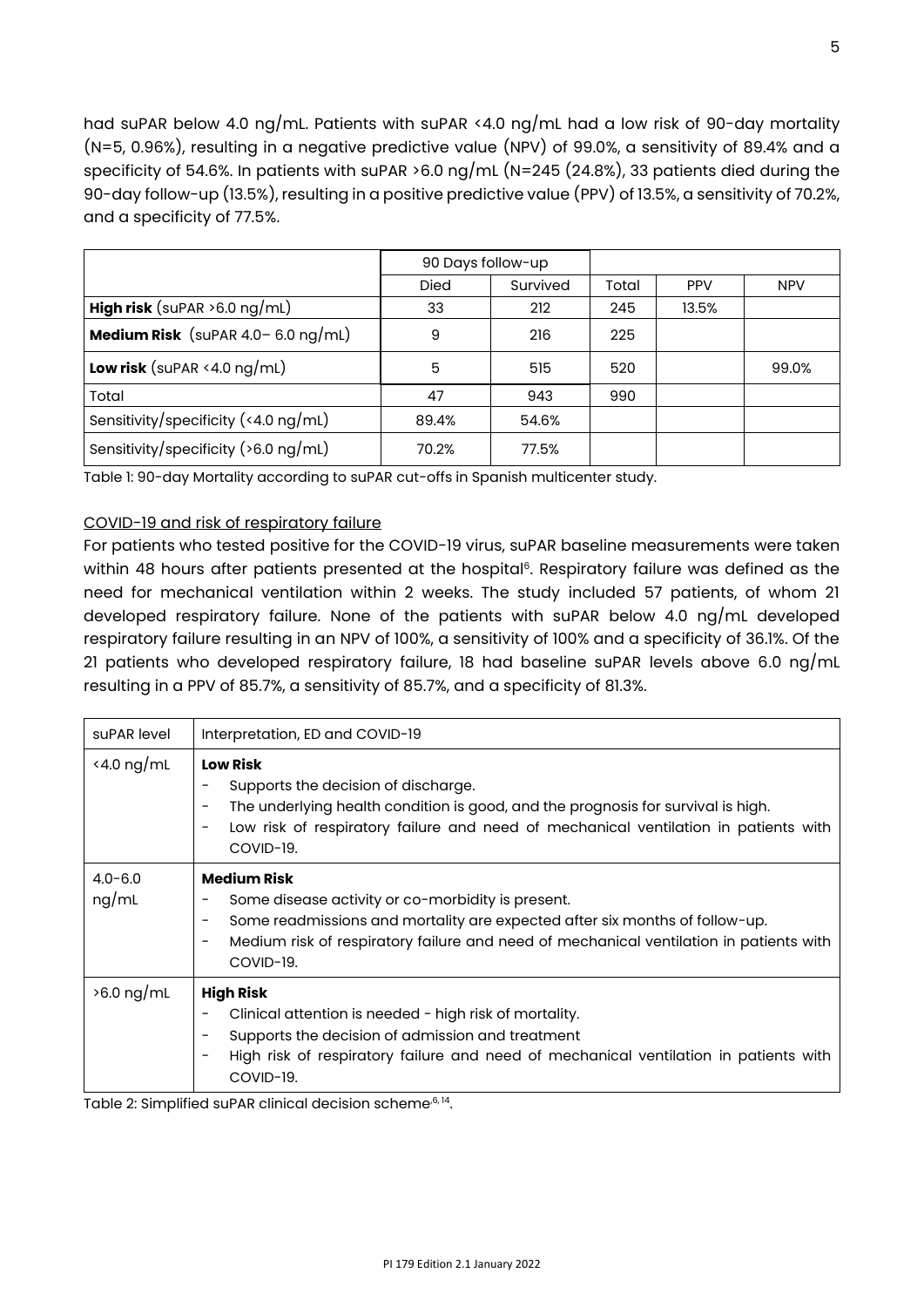#### **EXPECTED VALUES IN HEALTHY INDIVIDUALS**

All individuals have a measurable suPAR level. In healthy blood donors (N=9305), the median suPAR level for men aged 18-65 years is 2.2 ng/mL (25-75% interval from 1.8-2.9 ng/mL)<sup>7</sup> , for women aged 18-65 years is 2.6 ng/mL (25-75% interval from 2.1-3.2 ng/mL)<sup>7</sup> , patients attending ED the suPAR level is around 3.0-6.0 ng/mL $^{2,3,8}$ . In patients with severe disease and organ failure, suPAR is often in the double-digits<sup>9,10</sup>. The higher the level, the higher the risk of disease progression and the worse the prognosis.

## **CLINICAL PERFORMANCE**

## **Validation of cut-offs**

## Acute care medical patients

The clinical validation data are from a prospective observational study of unselected acute medical patients attending the ED at Mikkeli Hospital in Finland. <sup>11</sup> A total of 1747 acute medical patients were included and had suPAR measured using suPARnostic® TurbiLatex. The median age was 70 (IQR: 57-79), and 51.4% were men. Among patients with suPAR below 4.0 ng/mL (N=804, 46.0%), 8 (1.0%) died within 90-day follow-up, resulting in a negative predictive value of 99.0% and a sensitivity of 94.2% and a specificity of 47.9%. Among patients with suPAR above 6.0 ng/mL (N=429, 24.6%), 87 patients (20.3%) died within 90-day follow-up, resulting in a positive predictive value of 20.1%, a sensitivity of 63.0% and a specificity of 78.7%. Data for 90-day follow-up are shown in Table 3.

|                                                | 90-day follow-up |          |       |            |            |
|------------------------------------------------|------------------|----------|-------|------------|------------|
|                                                | <b>Died</b>      | Survived | Total | <b>PPV</b> | <b>NPV</b> |
| <b>High risk</b> (suPAR $>6.0$ ng/mL)          | 87               | 342      | 429   | 20.3%      |            |
| <b>Medium Risk</b> (suPAR $4.0 - 6.0$ ng/mL)   | 43               | 471      | 514   |            |            |
| <b>Low risk</b> (suPAR <4.0 $\log/\text{mL}$ ) | 8                | 796      | 804   |            | 99.0%      |
| Total                                          | 138              | 1609     | 1.747 |            |            |
| Sensitivity/specificity ( $\leq 4.0$ ng/mL)    | 94.2%            | 49.5%    |       |            |            |
| Sensitivity/specificity ( $> 6.0$ ng/mL)       | 63.0%            | 78.7%    |       |            |            |

Table 3: 90-day mortality in acute medical patients in Finish validation study.

#### COVID-19

The clinical validation data are from a prospective observational study at Mikkeli Central Hospital in Finland using the suPARnostic® TurbiLatex on a cobas c 501. The study included 100 acute medical patients who tested positive for SARS-CoV-2 at the Emergency Department at Mikkeli Central Hospital in Finland.<sup>15</sup>

Results of suPAR validation for stratification of COVID-19 patients regarding the risk of developing severe respiratory failure and requiring mechanical ventilation is shown in Table 4.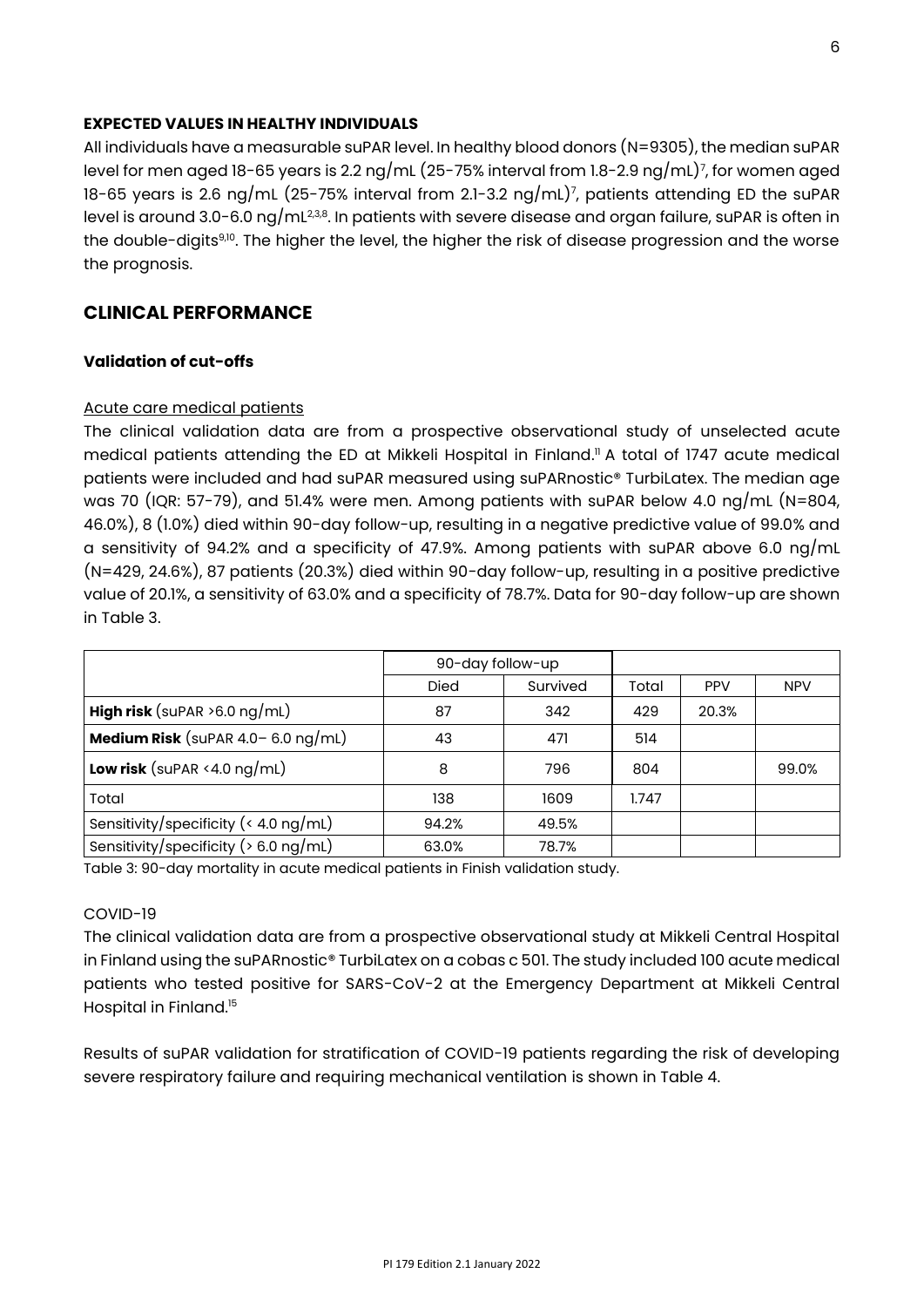|                                          | 90-day follow-up |          |       |            |            |
|------------------------------------------|------------------|----------|-------|------------|------------|
|                                          | <b>Died</b>      | Survived | Total | <b>PPV</b> | <b>NPV</b> |
| High risk (suPAR $>6.0$ ng/mL)           | 5                | 44       | 49    | 10.2%      |            |
| Medium Risk (suPAR $4.0 - 6.0$ ng/mL)    | 0                | 27       | 27    |            |            |
| Low risk (suPAR <4.0 $\log/mL$ )         | 0                | 24       | 24    |            | 100%       |
| Total                                    | 5                | 95       | 100   |            |            |
| Sensitivity/specificity (< 4.0 ng/mL)    | 100%             | 25.3%    |       |            |            |
| Sensitivity/specificity ( $> 6.0$ ng/mL) | 100%             | 53.7%    |       |            |            |

Table 4: 90-day development of respiratory failure in COVID-19 patients according to suPAR cut-offs.

## **LIMITATIONS**

Clinical prognostication must not be based on the results of the suPARnostic® TurbiLatex test alone. Instead, the results must be interpreted considering the patient's clinical history and other diagnostic test results.

## **ANALYTICAL PERFORMANCE**

#### **SAMPLE STABILITY**

Blood samples should be added to the instrument for automated sampling within 2 hours of sampling to avoid hemolysis.

Samples should preferably be analysed as soon as possible, but K2-EDTA and Lithium Heparin plasma samples are stable for:

- 24 hours at room temperature (20-25°C).
- $3$  days at  $2-8$ °C.
- -20°C for more extended storage.

Five freeze/thaw cycles over 5 days do not impact suPAR concentration in a sample.

#### **REQUIRED TRAINING**

To use the suPARnostic® TurbiLatex Reagents, the user must be fully trained to operate the chemistry analyser.

#### **PERFORMANCE CHARACTERISTICS**

Results presented below were obtained with the use of the suPARnostic® TurbiLatex Reagents on the Siemens<sup>®</sup> Atellica System. Therefore, the data shown is only valid for Siemens® Atellica System.

#### **RESULTS**

Results are calculated by linear regression.

If a calculation method other than linear regression is used, the method must be validated. Then, control the curve fitting using the suPARnostic<sup>®</sup> TurbiLatex Controls and undertake corrective actions if results exceed the upper and lower limit.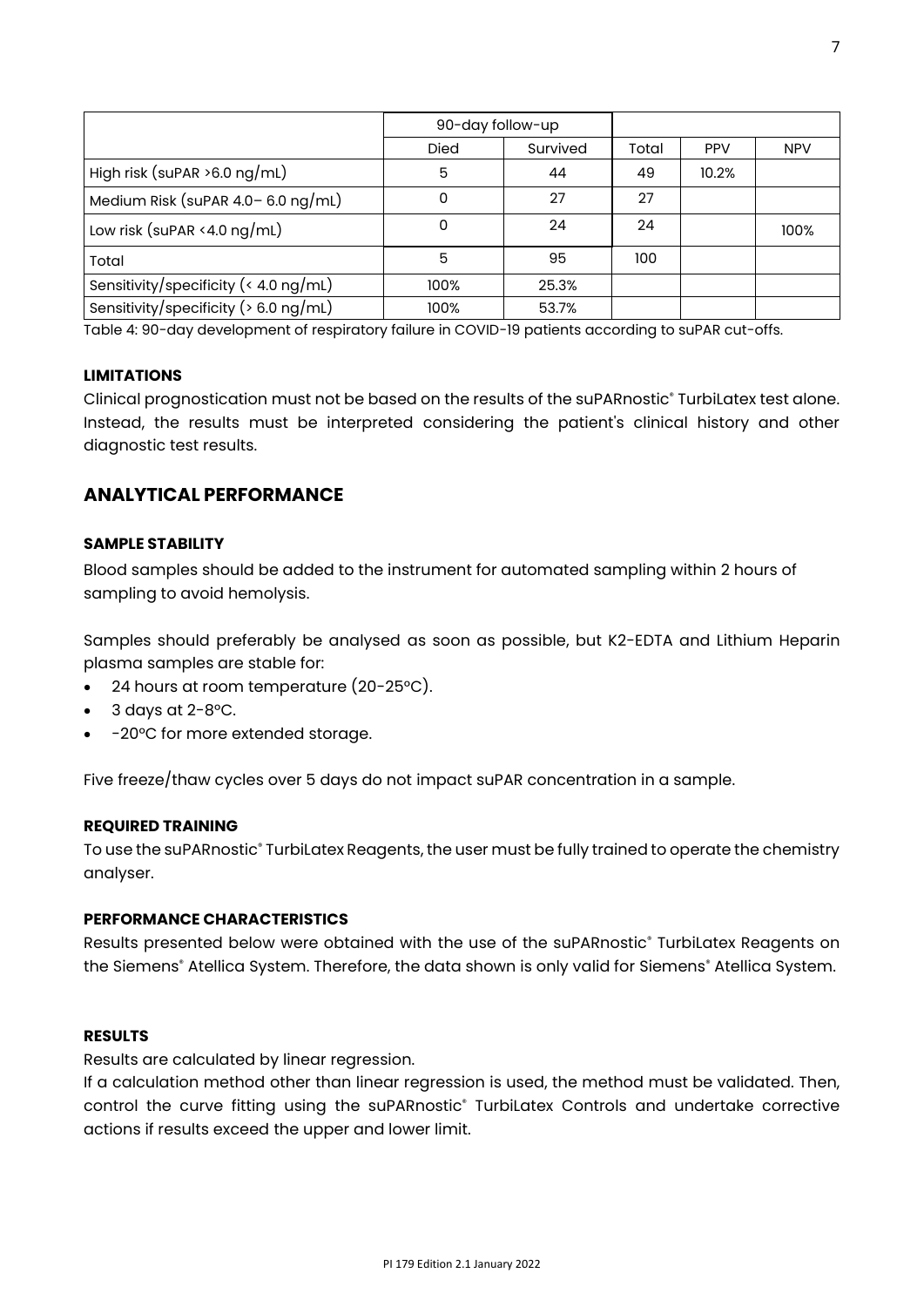#### **MEASURING RANGE**

The measuring range of the suPARnostic® TurbiLatex test is 1.8 ng/mL to 16.0 ng/mL on the Siemens® Atellica System.

It is not recommended to dilute samples with the results above the measuring range.

#### **ANALYTICAL LIMITS**

The Limit of Blank (LoB) was determined as the 95<sup>th</sup> percentile of 60 blank measurements.

The Limit of Detection (LoD) was calculated as LoB plus 3 times the pooled standard deviation (SD). The LoD corresponds to the lowest analyte concentration, which can be detected.

The Limit of Quantitation (LoQ) was calculated as LoB plus 10 times the SD of the mean low-level 'samples' estimation of 60 low-level samples.

| Plasma type                      | LoB                 | LoD                 | LoO                 |
|----------------------------------|---------------------|---------------------|---------------------|
| K2-EDTA anticoagulant            | 0.7 ng/mL           | $1.2 \text{ ng/mL}$ | $1.2 \text{ ng/mL}$ |
| Lithium Heparin<br>anticoagulant | $0.8 \text{ ng/mL}$ | $1.2 \text{ ng/mL}$ | 1.2 ng/mL           |
|                                  |                     |                     |                     |

LoB and LoD were established following CLSI EP17<sup>13</sup>. LoQ was established according to IUPAC, Codex Alimentarius Procedural Manual, 15th edition.

#### **INTERFERENCE**

Samples with abnormally elevated haemoglobin levels, lipids, or bilirubin may interfere with assay performance and sensitivity.

No interference was observed for the following concentrations.

| Substance:               | Concentration:     |
|--------------------------|--------------------|
| <b>Bilirubin</b>         | $350 \mu$ mol/L    |
| Hemoglobin               | 1.4 $g/L$          |
| Triglycerides            | 3.3 g/L            |
| <b>Rheumatoid Factor</b> | >440 IU/mL         |
| <b>HAMA</b>              | Titer $>640^\circ$ |

The interference studies were performed using a modified CLSI EP07-A2 protocol.<sup>13</sup>

Rheumatoid Factor and HAMA solutions were prepared by adding concentrated rheumatoid and HAMA solutions to human plasma pools.

In rare cases, gammopathy, especially type IgM (Waldenström's macroglobulinemia), may produce inaccurate results. Patients with a confirmed diagnosis of anti-TPO or other autoimmunerelated diseases have been shown to interfere in a few cases.

Although precautions have been taken to minimise interference caused by heterophilic antibodies, erroneous results can be observed. Therefore, any suPAR value above 10 ng/mL should be carefully investigated, and unusually high results, e.g. above 20 ng/mL may be false-positive results caused by interference.

#### **LINEARITY**

The suPARnostic® TurbiLatex Reagents test is linear from 1.8 ng/mL to 26.5 ng/mL. Data were obtained from the Roche cobas c 502.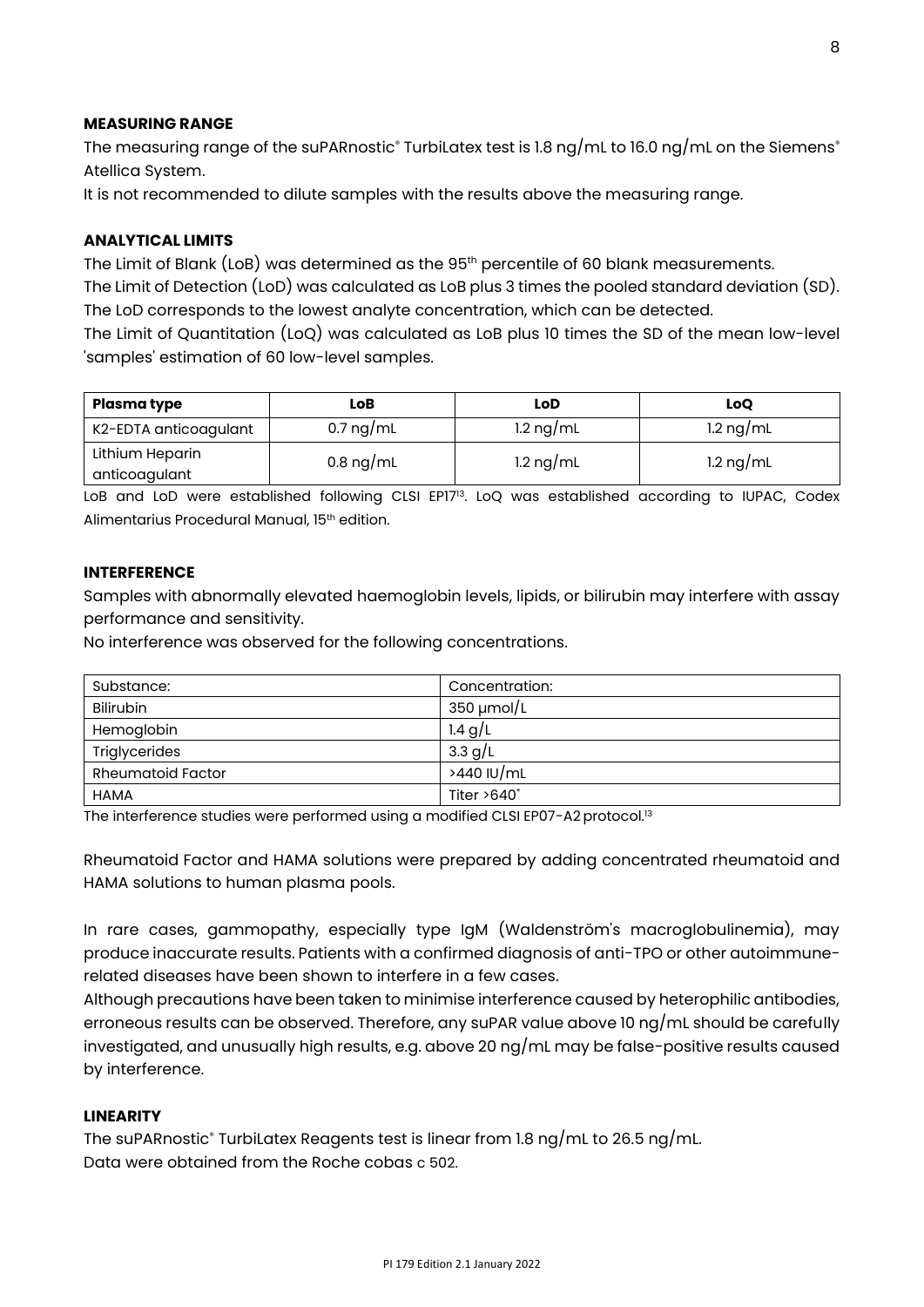#### **HOOK EFFECT**

The suPARnostic® TurbiLatex Reagents test showed no prozone effect in concentrations up to 70.0 ng/mL.

## **PRECISION**

Low, medium, and high samples were measured with two replicates in two separate runs per day for 20 days.

| K <sub>2</sub> -EDTA<br>anticoagulant | Mean suPAR<br>level $(ng/mL)$ | Repeatability<br>(CV) | Within-day<br>precision (CV) | Between-day<br>precision (CV) | Within-<br>laboratory<br>precision (CV) |
|---------------------------------------|-------------------------------|-----------------------|------------------------------|-------------------------------|-----------------------------------------|
| Low                                   | 4.3                           | 8.3%                  | $1.8\%$                      | 2.6%                          | 8.7%                                    |
| Medium                                | 6.0                           | 5.6%                  | 2.4%                         | 0.0%                          | 5.6%                                    |
| High                                  | 10.2                          | 3.8%                  | 0.0%                         | 2.2%                          | 4.4%                                    |

| Lithium-Heparin<br>anticoagulant | Mean suPAR<br>level $(ng/mL)$ | Repeatability<br>(CV) | Within-day<br>precision | Between-day<br>precision (CV) | Within-<br>laboratory |
|----------------------------------|-------------------------------|-----------------------|-------------------------|-------------------------------|-----------------------|
|                                  |                               |                       | (CV)                    |                               | precision (CV)        |
| Low                              | 4.2                           | 7.6%                  | 0.0%                    | 4.8%                          | 9.0%                  |
| <b>Medium</b>                    | 6.0                           | 6.4%                  | 3.7%                    | 3.1%                          | 7.1%                  |
| High                             | 10.2                          | 3.2%                  | 0.0%                    | 2.6%                          | 4.1%                  |

The intermediate precision study was performed according to the CLSI EP05-A2 protocol.<sup>13</sup>

## **ACCURACY (METHOD COMPARISON)**

The suPARnostic® TurbiLatex is calibrated against an internal control verified with suPARnostic® ELISA. The maximum allowed variation between suPARnostic® ELISA and TurbiLatex is 15%, and between lots of TurbiLatex, it is 10%.

Bias and correlation calculations toward the suPARnostic<sup>®</sup> Turbilatex on Roche Cobas c111 were conducted to estimate the suPARnostic® TurbiLatex kits ability to quantify suPAR in patient samples. 105 samples were measured with one lot of suPARnostic® TurbiLatex reagents, and the results were compared.

#### Results:

| Sample Type                  | No. of pairs | Slope |         | v-Intercept   Pearson correl. | Range value        |
|------------------------------|--------------|-------|---------|-------------------------------|--------------------|
| K2-EDTA-based Plasma         | 105          | 1.05  | $-0.04$ | 0.997                         | 2.4 - 14.8 ng/mL   |
| Lithium Heparin-based plasma | 105          | .08   | $-0.04$ | 0.995                         | $1.9 - 14.0$ ng/mL |

X = suPARnostic® TurbiLatex on Roche Cobas c111

Y = suPARnostic® TurbiLatex on Siemens Atellica

## **ANTICOAGULANT EFFECT (METHOD COMPARISON)**

The suPARnostic® TurbiLatex is calibrated for plasma samples with K2-EDTA anticoagulant. Therefore, bias and correlation calculations toward K2-EDTA based plasma samples should be considered when a Lithium Heparin anticoagulant is used.

Therefore, 45 samples from the same individual were collected in K2-EDTA and Lithium Heparin samples drawn from a single subject were measured with one lot of suPARnostic® TurbiLatex reagents, and the results were compared.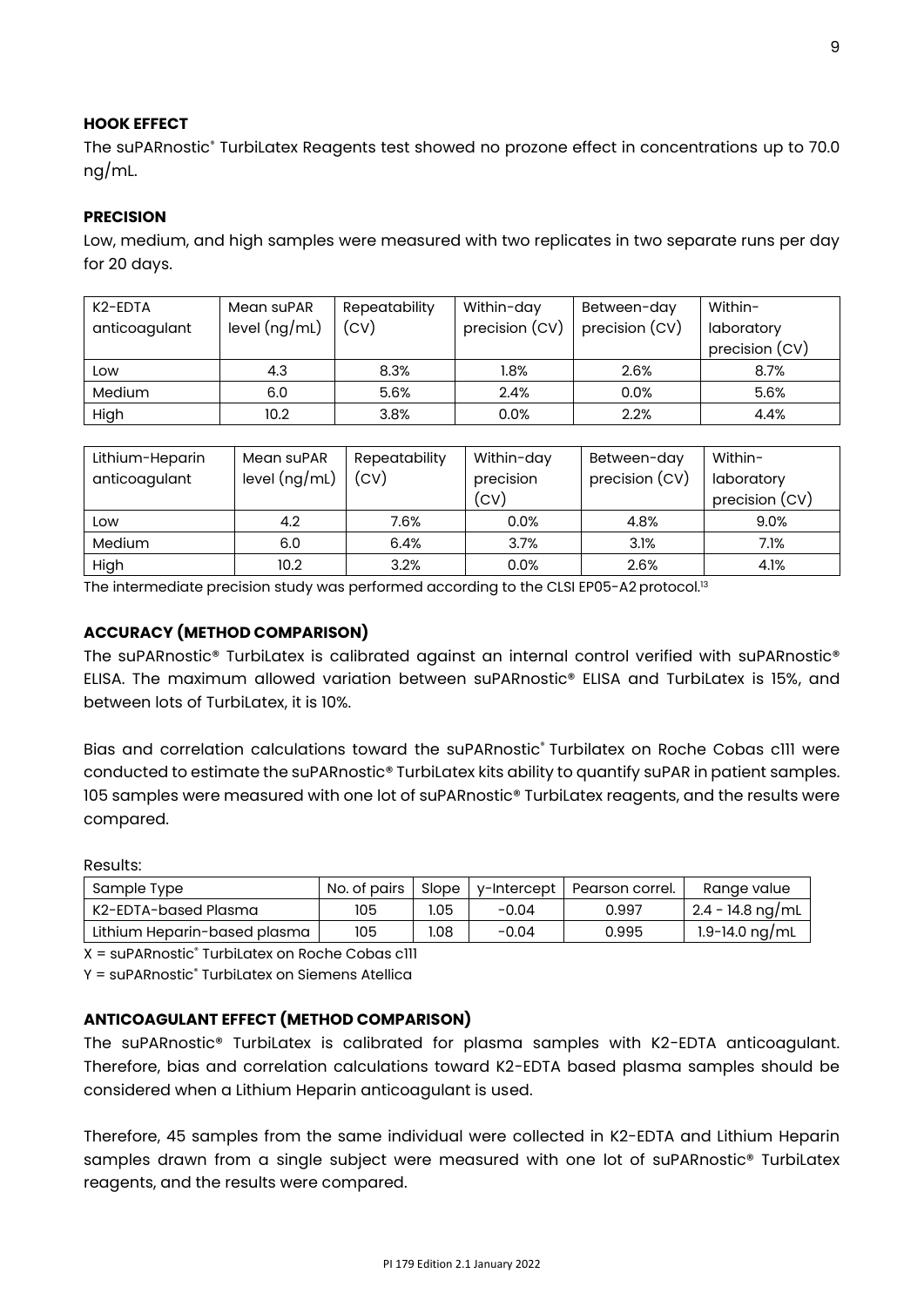| Sample Type            |    |        |        | No. of pairs   Slope   y-Intercept   Pearson correl.   Range value |                |
|------------------------|----|--------|--------|--------------------------------------------------------------------|----------------|
| Lithium Heparin Plasma | 45 | 1.1219 | 0.0571 | 0.982                                                              | 2.2-12.1 ng/mL |

X = suPARnostic® TurbiLatex on K2-EDTA plasma.

Y = suPARnostic® TurbiLatex on Lithium Heparin Plasma. Studies were performed using Siemens Atellica® bioanaylser.

When using plasma with Lithium-Heparin anticoagulant, the following correction factor must be added to offset the inherent matrix:

**Correlated result** = (Obtained result for Lithium Heparin plasma – 0.0571)/1.1219

## **WASTE HANDLING**

Discard unused reagents and waste according to country, federal, state, and local regulations.

| IREFI                              |                                       |                     |
|------------------------------------|---------------------------------------|---------------------|
| Catalogue no.                      | Contains sufficient for <n> tests</n> | Use by              |
| <b>IVD</b>                         |                                       | <b>LOT</b>          |
| In vitro diagnostic medical device | Temperature Limits                    | LOT no. (Batch No.) |

#### **REFERENCES**

- 1) Desmedt S et al. The intriguing role of soluble urokinase receptor in inflammatory diseases. Crit Rev Clin Lab Sci. 2017 Mar;54(2):117-133
- 2) Rasmussen LJH et al. Combining National Early Warning Score with Soluble Urokinase Plasminogen Activator Receptor (suPAR) Improves Risk Prediction in Acute Medical Patients: A Registry-Based Cohort Study. Crit Care Med. 2018 Dec;46:1961-8.
- 3) Rasmussen LJH, et al. Soluble urokinase plasminogen activator receptor (suPAR) in acute care: a strong marker of disease presence and severity, readmission and mortality. A retrospective cohort study. Emerg Med J. 2016 Nov;33:769- 75.
- 4) Schultz et al. Availability of suPAR in emergency departments may improve risk stratification: a secondary analysis of the TRIAGE III trial Scandinavian Journal of Trauma, Resuscitation and Emergency Medicine BMC (2019) 27:43
- 5) Schultz, M. et al. Early Discharge from the Emergency Department Based on Soluble Urokinase Plasminogen Activator Receptor (suPAR) Levels: A TRIAGE III Substudy, Hindawi, Disease Markers, Volume 2019
- 6) Rovina et al. Soluble urokinase plasminogen activator receptor (suPAR) as an early predictor of severe respiratory failure in patients with COVID-19 pneumonia. Crit Care, 2020 Apr 30;24(1):187;
- 7) Haastrup E, et al.: Soluble urokinase plasminogen activator receptor as a marker for use of antidepressants. PLoS One 2014.
- 8) Raggam RB et al. Soluble urokinase plasminogen activator receptor predicts mortality in patients with systemic inflammatory response syndrome. J Intern Med 2014, 276(6):651-8
- 9) Koch A, et al. Clinical relevance and cellular source of elevated soluble urokinase plasminogen activator receptor (suPAR) in acute liver failure. Liver Int 2014;34:1330–1339.
- 10) Donadello K, et al. Soluble urokinase-type plasminogen activator receptor as a prognostic biomarker in critically ill patients. J Crit Care. 2014 Feb;29(1):144-9.
- 11) Seppälä, S. et al. suPAR Cut-offs for Stratification of Low, Medium, and High-risk Acute Medical Patients in the Emergency Department, preprint available at https://www.researchsquare.com/article/rs-542503/v1
- 12) Azam Tu, et al. International Study of Inflammation in COVID-19. Soluble Urokinase Receptor (SuPAR) in COVID-19- Related AKI. J Am Soc Nephrol. 2020 Nov;31(11):2725-2735.
- 13) Protocols for Determination of Limits of Detection and Limits of Quantitation; Approved Guideline. EP17-A, Vol. 24 No. 34 Replaces EP17-P, Vol. 24 No. 10[. https://www.clsi.org/](https://www.clsi.org/)
- 14) Unpublished data from a multicenter study in Spain
- 15) Altintas I, et al.. suPAR Cut-Offs for Risk Stratification in Patients With Symptoms of COVID-19. Biomark Insights. 2021 Aug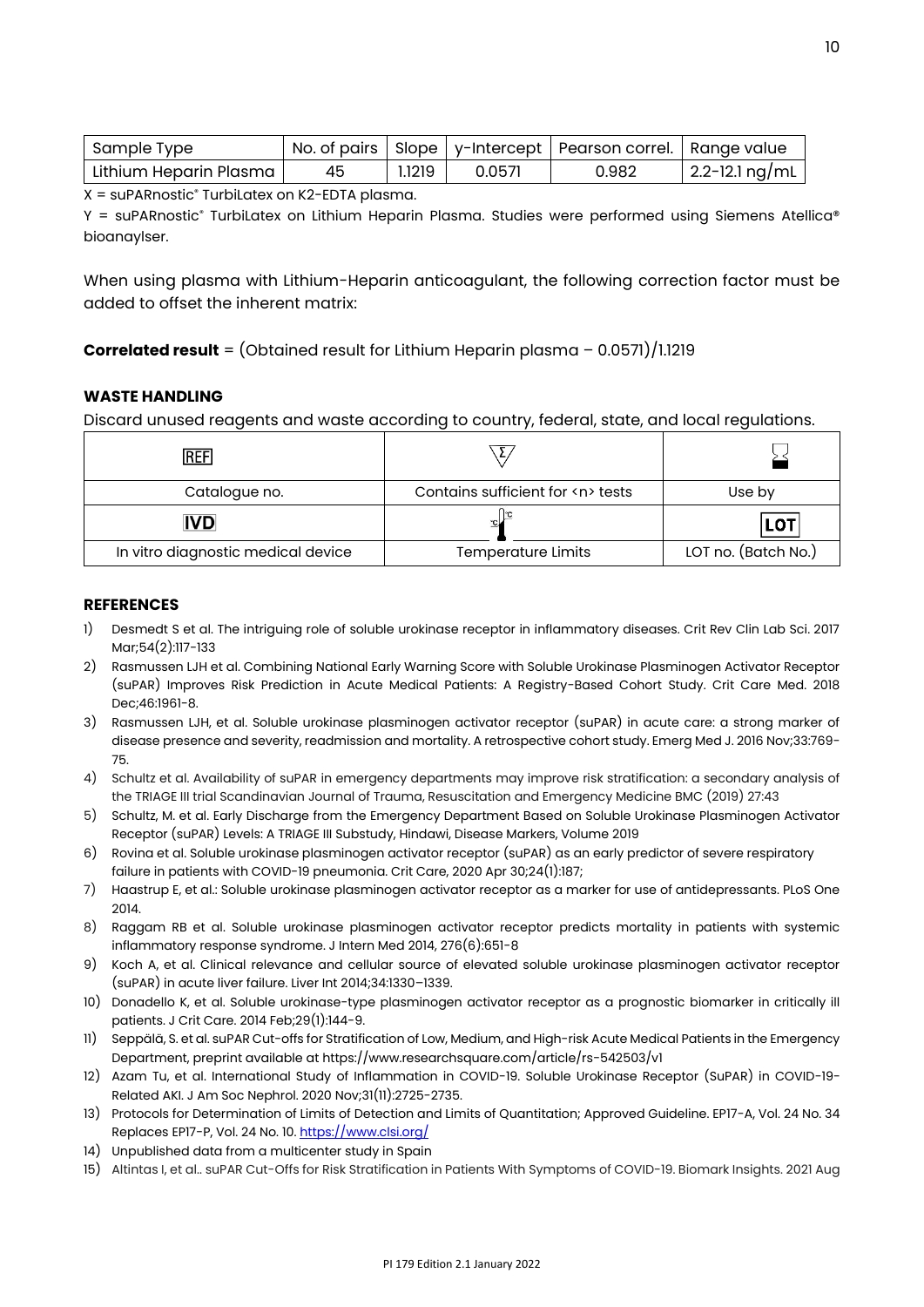# **APPLICATION PARAMETERS**

## **For the Siemens Atellica® System**

| <b>Definition</b> |                                        |  |                                           |                  |  |                        |  |                     |  |
|-------------------|----------------------------------------|--|-------------------------------------------|------------------|--|------------------------|--|---------------------|--|
| Name:             | suPAR                                  |  | <b>Plasma</b>                             |                  |  |                        |  |                     |  |
| ID:               |                                        |  |                                           | <b>Intervals</b> |  |                        |  |                     |  |
| Units:            | ng/mL                                  |  | V                                         | Plasma           |  | Low                    |  | High                |  |
| Test              |                                        |  | <b>Measuring Range</b>                    |                  |  | 2.0                    |  |                     |  |
| version:          |                                        |  |                                           |                  |  |                        |  | 16.0                |  |
| Alias:            | $*1$                                   |  |                                           |                  |  |                        |  |                     |  |
| Print name:       | $*1$                                   |  | Sample                                    |                  |  |                        |  |                     |  |
| Sode SIL:         | $*1$                                   |  | Sample Volume                             |                  |  | <b>Dilution Factor</b> |  | <b>Volume Total</b> |  |
| LOINC:            | $*$ ]                                  |  |                                           | $50 \mu L$       |  | 1                      |  | $50 \mu L$          |  |
|                   |                                        |  | Below the configured measurement interval |                  |  |                        |  |                     |  |
|                   | □ Investigation only<br>□ Kinetic mode |  | Sample Volume                             |                  |  | <b>Dilution Factor</b> |  | Volume Total        |  |
|                   |                                        |  |                                           | $0\mu$           |  |                        |  | $0\mu$ L            |  |
|                   |                                        |  | Above the configured measurement interval |                  |  |                        |  |                     |  |
|                   |                                        |  | Sample Volume                             |                  |  | <b>Dilution Factor</b> |  | <b>Volume Total</b> |  |
|                   |                                        |  |                                           | $0\mu$           |  |                        |  | $0\mu$ L            |  |
|                   |                                        |  |                                           |                  |  |                        |  |                     |  |